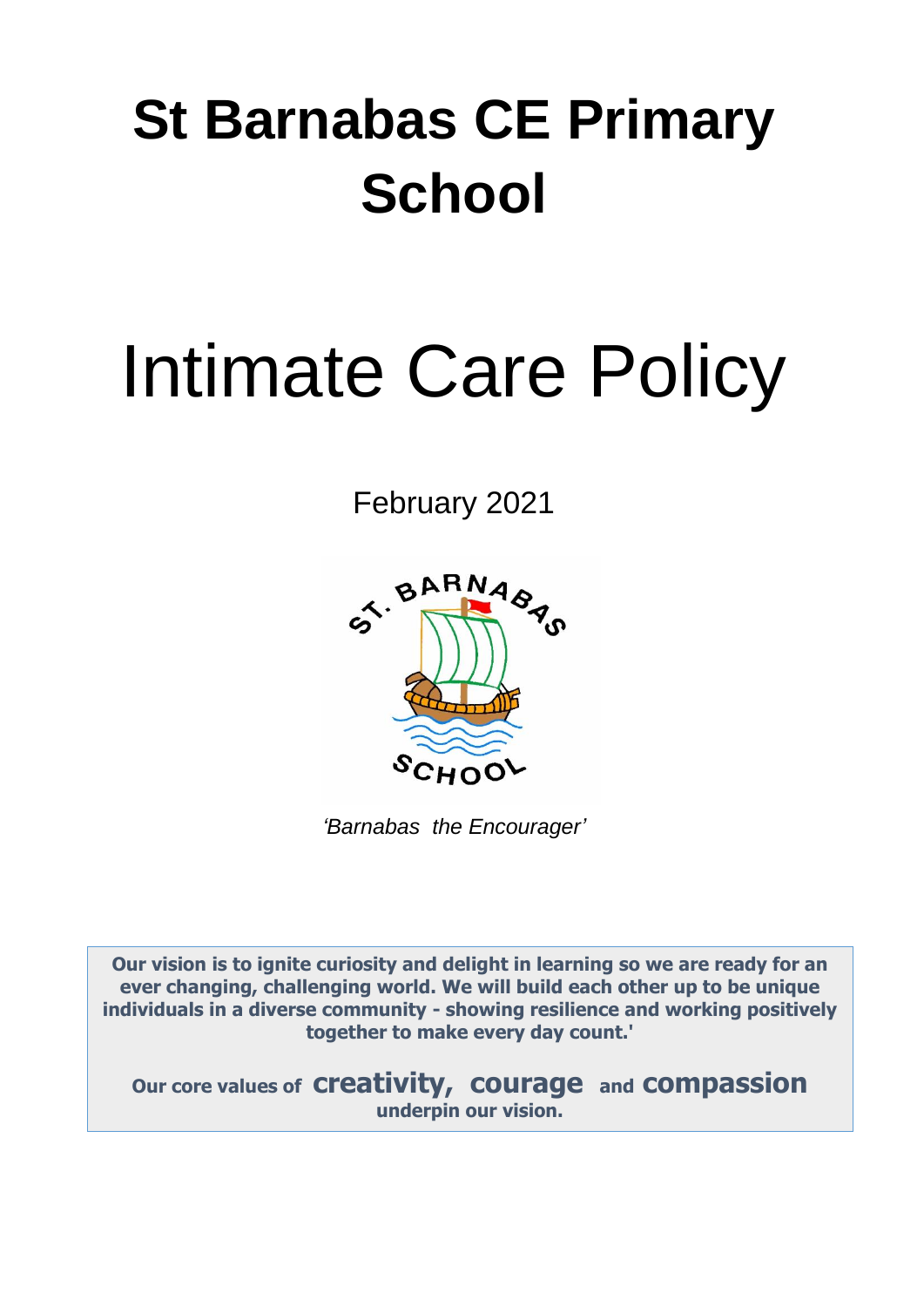## **1) Principles**

- 1.1 The school will act in accordance with the DfE guidance 'Keeping Children Safe in Education'(Dec 2020) to safeguard and promote the welfare of pupils.
- 1.2 This school takes seriously its responsibility to safeguard and promote the welfare of the child and young people and young people in its care. Meeting a pupil's intimate care needs is one aspect of safeguarding.
- 1.3 The Governing Body recognises its duties and responsibilities in relation to the Equalities Act 2010 which requires that any pupil with an impairment that affects his/her ability to carry out day-to-day activities must not be discriminated against.
- 1.4 This intimate care policy should be read in conjunction with the schools' policies as below (or similarly named):
	- safeguarding policy and child protection procedures
	- staff code of conduct and guidance on safer working practice
	- 'whistle-blowing' and allegations management policies
	- health and safety policy and procedures
	- Moving and Handling Policy and guidance notes
	- policy for the administration of medicines
	- Special Educational Needs policy
- 1.5 The Governing Body is committed to ensuring that all staff responsible for the intimate care of pupils will undertake their duties in a professional manner at all times. It is acknowledged that these adults are in a position of great trust.
- 1.6 We recognise that there is a need to treat all pupils, whatever their age, gender, disability, religion, ethnicity or sexual orientation with respect and dignity when intimate care is given. The child or young person's welfare is of paramount importance and his/her experience of intimate and personal care should be a positive one. It is essential that every pupil is treated as an individual and that care is given gently and sensitively: no pupil should be attended to in a way that causes distress or pain.
- 1.7 Staff will work in close partnership with parent/carers and other professionals to share information and provide continuity of care.
- 1.8 Where pupils with complex and/or long term health conditions have a health care plan in place, the plan should, where relevant, take into account the principles and best practice guidance in this intimate care policy.
- 1.9 All staff undertaking intimate care must be given appropriate training.
- 1.10 This Intimate Care Policy has been developed to safeguard children and young people and staff. It applies to everyone involved in the intimate care of children and young people.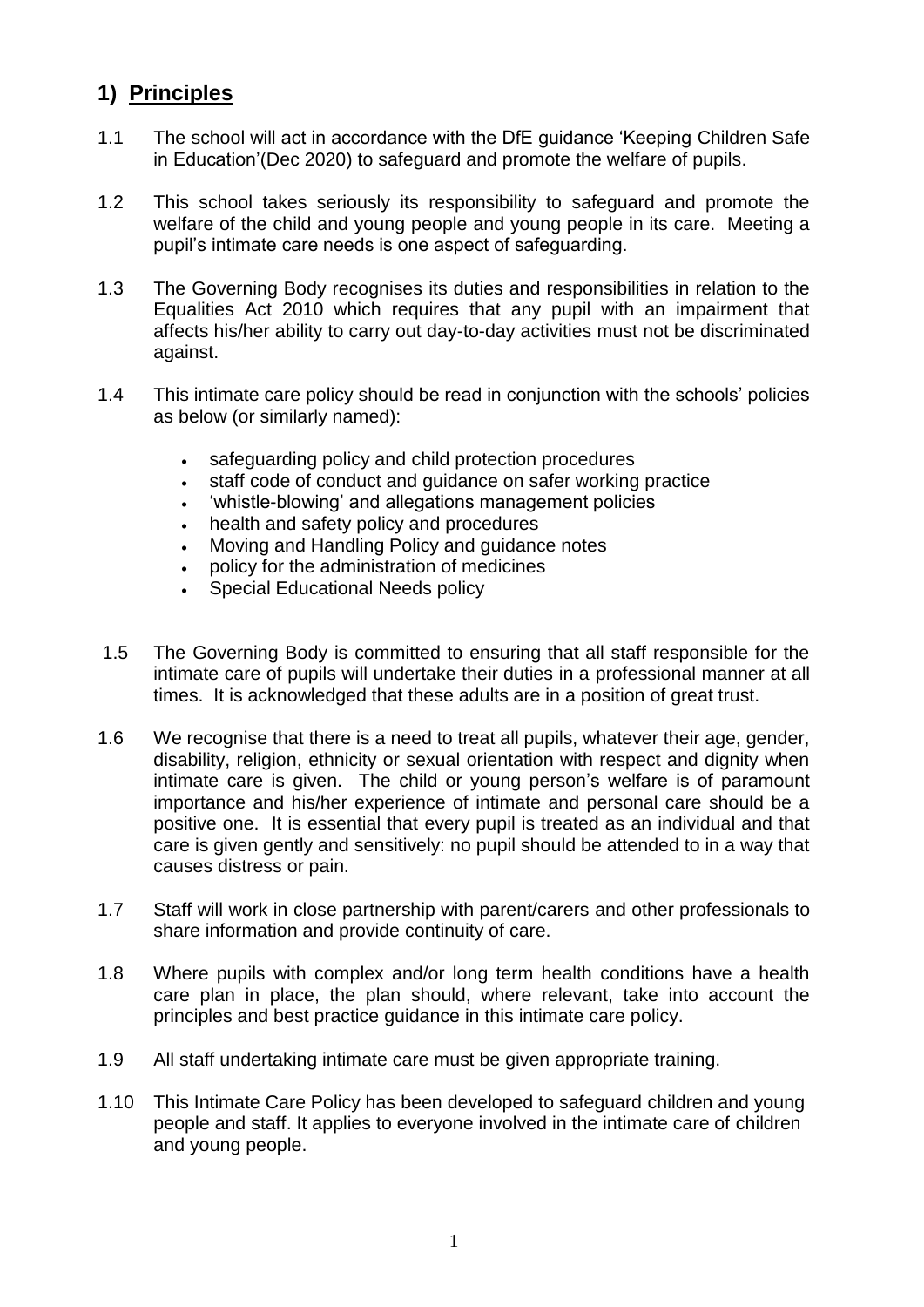### **2) Child focused principles of intimate care**

The following are the fundamental principles upon which the Policy and Guidelines are based:

- Every child or young person has the right to be safe.
- Every child or young person has the right to personal privacy.
- Every child or young person has the right to be valued as an individual.
- Every child or young person has the right to be treated with dignity and respect.
- Every child or young person has the right to be involved and consulted in their own intimate care to the best of their abilities.
- Every child or young person has the right to express their views on their own intimate care and to have such views taken into account.
- Every child or young person has the right to have levels of intimate care that are as consistent as possible.
- $\bullet$

#### **3) Definition**

- 3.1 Intimate care can be defined as any care which involves washing, touching or carrying out a procedure to intimate personal areas which most people usually carry out themselves but some pupils are unable to do because of their young age, physical difficulties or other special needs. Examples include care associated with continence and menstrual management as well as more ordinary tasks such as help with washing, toileting or dressing.
- 3.2 It also includes supervision of pupils involved in intimate self-care.

### **4) Best Practice**

4.1 Pupils who require regular assistance with intimate care have written Individual Education Plan, My Support Plan, Education Health Care Plan, health care plans or intimate care plans agreed by staff, parents/carers and any other professionals actively involved, such as school nurses or physiotherapists. Ideally the plan should be agreed at a meeting at which all key staff and the pupil should also be present wherever possible/appropriate. Any historical concerns (such as past abuse) should be taken into account. The plan should be reviewed as necessary, but at least annually, and at any time of change of circumstances, e.g. for residential trips or staff changes (where the staff member concerned is providing intimate care). They should also take into account procedures for educational visits/day trips.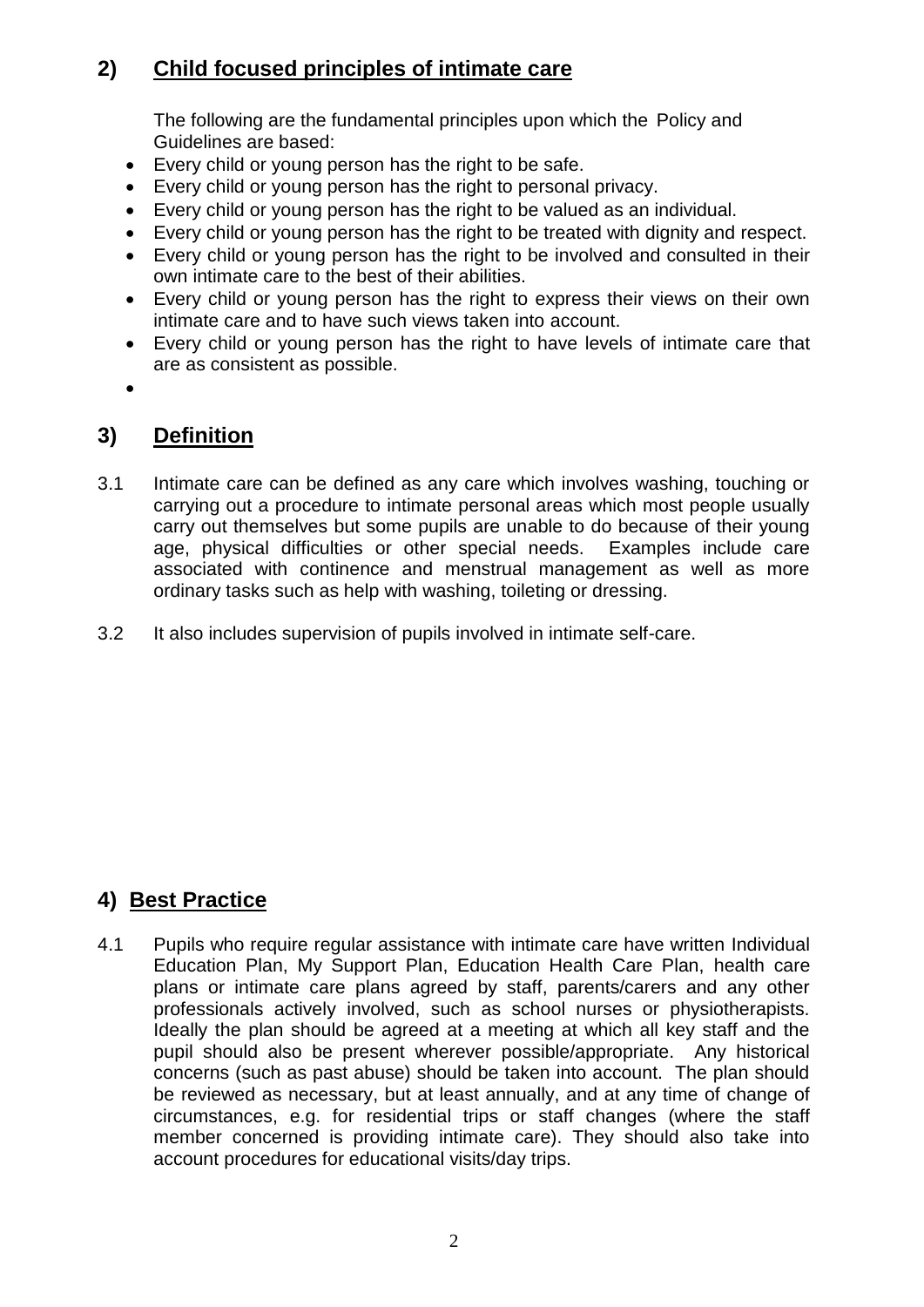- 4.2 Where relevant, it is good practice to agree with the pupil and parents/carers appropriate terminology for private parts of the body and functions and this should be noted in the plan.
- 4.3 Where a care plan or education/health plan is **not** in place, parents/carers will be informed the same day if their child or young person has needed help with meeting intimate care needs (eg has had an 'accident' and wet or soiled him/herself). It is recommended practice that information on intimate care should be treated as confidential and communicated in person by telephone or by sealed letter, not through the home/school diary.
- 4.4 In relation to record keeping, a written record should be kept in a format agreed by parents and staff every time a child or young person has an invasive medical procedure, e.g. support with catheter usage (see afore-mentioned multi-agency guidance for the management of long term health conditions for children and young people).
- 4.5 Accurate records should also be kept when a child or young person requires assistance with intimate care; these can be brief but should, as a minimum, include full date, times and any comments such as changes in the child or young person's behaviour. It should be clear who was present in every case.
- 4.6 These records will be kept in the child or young person's file and available to parents/carers on request.
- 4.7 All pupils will be supported to achieve the highest level of autonomy that is possible given their age and abilities. Staff will encourage each individual pupil to do as much for his/herself as possible.
- 4.8 Staff who provide intimate care are trained in personal care (eg health and safety training in moving and handling) according to the needs of the pupil. Staff should be fully aware of best practice regarding infection control, including the requirement to wear disposable gloves and aprons where appropriate.
- 4.9 Staff will be supported to adapt their practice in relation to the needs of individual pupils taking into account developmental changes such as the onset of puberty and menstruation.
- 4.10 There must be careful communication with each pupil who needs help with intimate care in line with their preferred means of communication (verbal, symbolic, etc) to discuss their needs and preferences. Where the pupil is of an appropriate age and level of understanding permission should be sought before starting an intimate procedure.
- 4.11 Staff who provide intimate care should speak to the pupil personally by name, explain what they are doing and communicate with all children and young people in a way that reflects their ages.
- 4.12 Every child or young person's right to privacy and modesty will be respected. Careful consideration will be given to each pupil's situation to determine who and how many carers might need to be present when s/he needs help with intimate care. SEN advice suggests that reducing the numbers of staff involved goes some way to preserving the child or young person's privacy and dignity.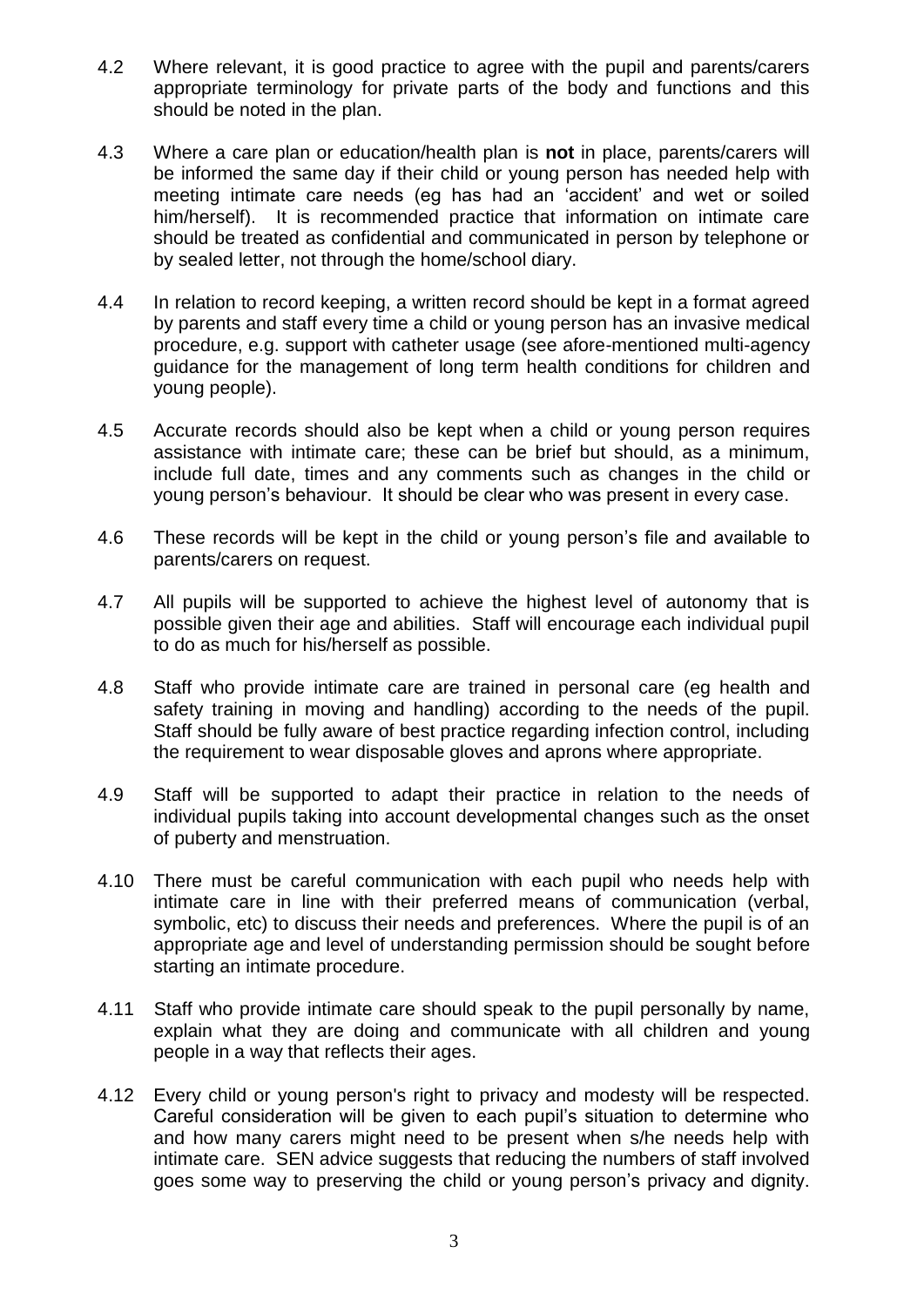Wherever possible, the pupil's wishes and feelings should be sought and taken into account.

- 4.13 An individual member of staff should inform another appropriate adult when they are going alone to assist a pupil with intimate care.
- 4.14 The religious views, beliefs and cultural values of children and young person and their families should be taken into account, particularly as they might affect certain practices or determine the gender of the carer.
- 4.15 Adults who assist pupils with intimate care should be employees of the school, not students or volunteers, and therefore have the usual range of safer recruitment checks, including enhanced CRB checks.
- 4.16 All staff should be aware of the school's confidentiality policy. Sensitive information will be shared only with those who need to know.
- 4.17 Health & Safety guidelines should be adhered to regarding waste products, if necessary, advice should be taken from the DCC Procurement Department regarding disposal of large amounts of waste products or any quantity of products that come under the heading of clinical waste.
- 4.18 No member of staff will carry a mobile phone, camera or similar device whilst providing intimate care.

#### **5) Child Protection**

- 5.1 The Governors and staff at this school recognise that pupils with special needs and who are disabled are particularly vulnerable to all types of abuse.
- 5.2 The school's child protection procedures will be adhered to.
- 5.3 From a child protection perspective it is acknowledged that intimate care involves risks for children and young people and adults as it may involve staff touching private parts of a pupil's body. In this school best practice will be promoted and all adults (including those who are involved in intimate care and others in the vicinity) will be encouraged to be vigilant at all times, to seek advice where relevant and take account of safer working practice.
- 5.4 Where appropriate, pupils will be taught personal safety skills carefully matched to their level of development and understanding.
- 5.5 If a member of staff has any concerns about physical changes in a pupil's presentation, e.g. unexplained marks, bruises, etc s/he will immediately report concerns to the Designated Senior Person for Child Protection or Headteacher. A clear written record of the concern will be completed and a referral made to Childrens Services Social Care if appropriate, in accordance with the school's child or young person protection procedures. Parents/carers will be asked for their consent or informed that a referral is necessary prior to it being made but this should only be done where such discussion and agreement-seeking will not place the child or young person at increased risk of suffering significant harm.